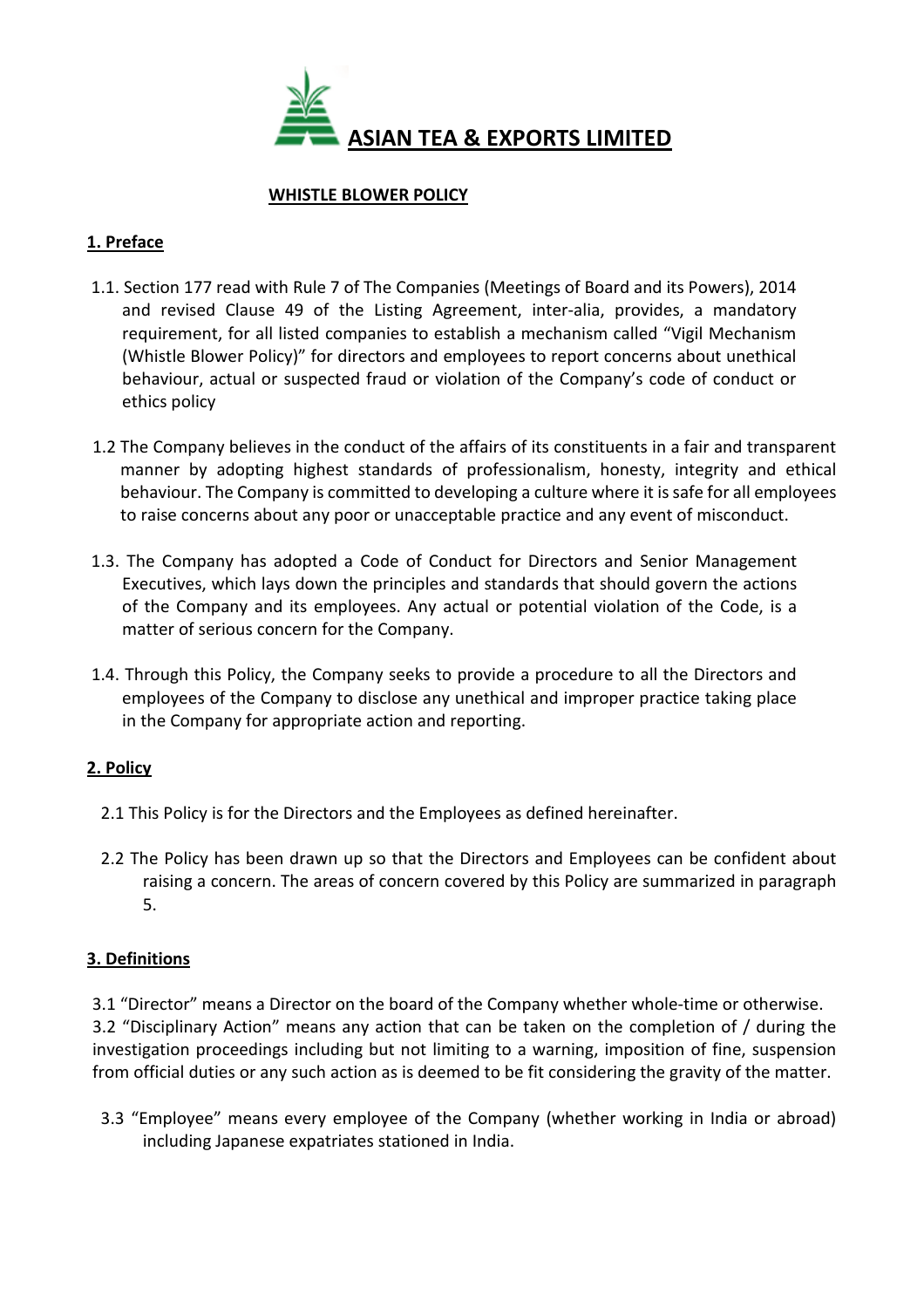- 3.4 "Protected Disclosure" means a concern raised by a written communication made in good faith that discloses or demonstrates information that may evidence unethical or improper activity.
- 3.5 "Subject" means a person against or in relation to whom a Protected Disclosure is made or evidence gathered during the course of an investigation.
- 3.6 "Whistle Blower" is someone who makes a Protected Disclosure under this Policy.
- 3.7 "Whistle Officer" or "Committee" means an officer or Committee of persons who is nominated/appointed to conduct detailed investigation.
- 3.8 "Ombudsperson" will be the chairman of the Audit Committee for the purpose of receiving all complaints under this Policy and ensuring appropriate action.

### 4. The Guiding Principles

- 4.1 To ensure that this Policy is adhered to, and to assure that the concern will be acted upon seriously, the Company will:
	- 4.1.1 Ensure that the Whistle Blower and/or the person processing the Protected Disclosure is not victimized for doing so;
	- 4.1.2 Treat victimization as a serious matter including initiating disciplinary action on such person/(s);
	- 4.1.3 Ensure complete confidentiality.
	- 4.1.4 Not attempt to conceal evidence of the Protected Disclosure;
	- 4.1.5 Take disciplinary action, if any one destroys or conceals evidence of the Protected Disclosure made/to be made;
	- 4.1.6 Provide an opportunity of being heard to the persons involved especially to the Subject;

#### 5. Coverage of Policy

- 5.1 The Policy covers malpractices and events which have taken place/ suspected to take place involving:
- 1. Abuse of authority
- 2. Breach of contract
- 3. Negligence causing substantial and specific danger to public health and safety
- 4. Manipulation of company data/records
- 5. Financial irregularities, including fraud, or suspected fraud
- 6. Criminal offence
- 7. Pilferation of confidential/propriety information
- 8. Deliberate violation of law/regulation
- 9. Wastage/misappropriation of company funds/assets
- 10. Breach of employee Code of Conduct/Ethics Policy or Rules
- 11. Any other unethical, biased, favoured, imprudent event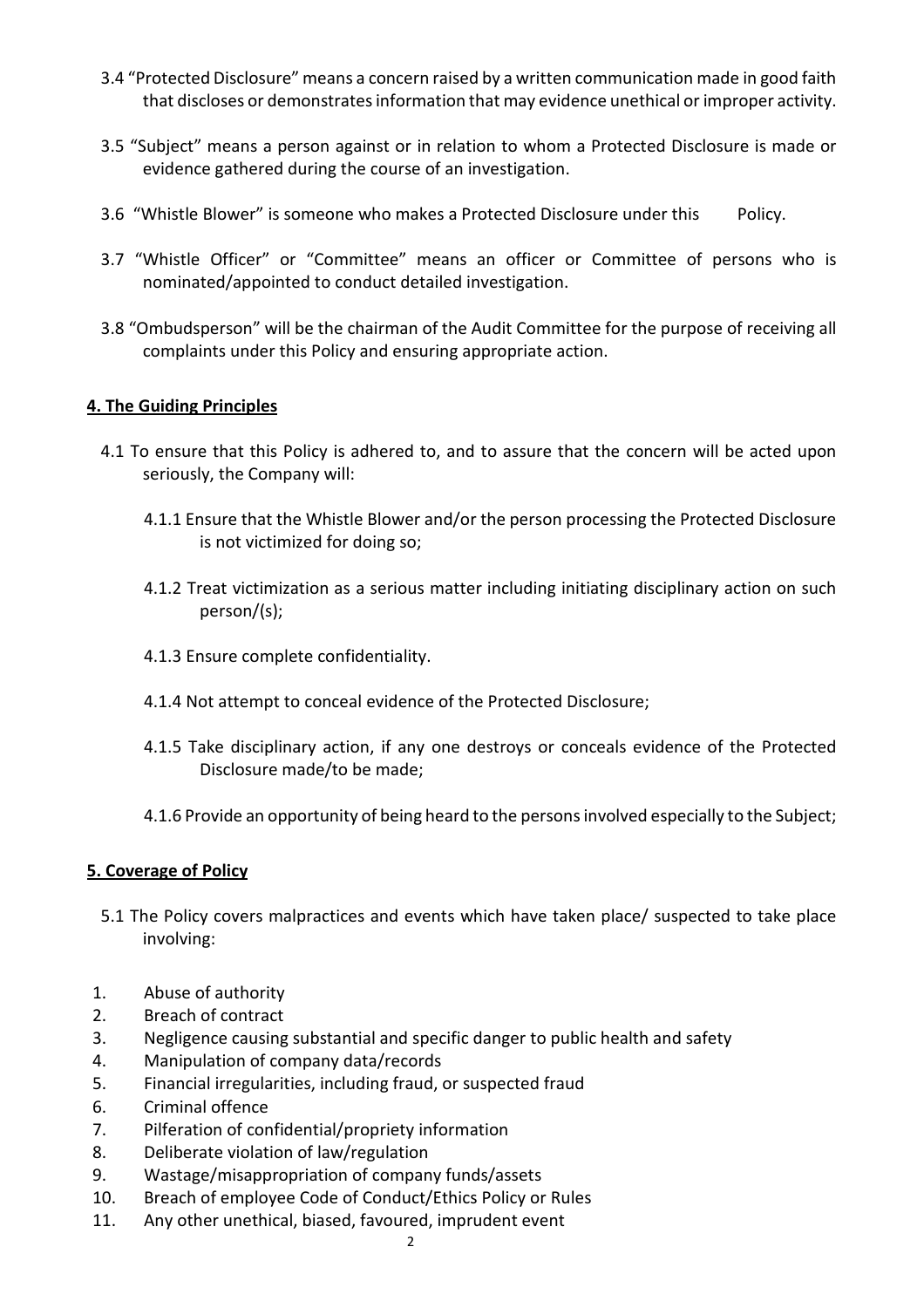5.2 Policy should not be used in place of the Company grievance procedures or be a route for raising malicious or unfounded allegations against colleagues.

### 6. Disqualifications

- 6.1 While it will be ensured that genuine Whistle Blowers are accorded complete protection from any kind of unfair treatment as herein set out, any abuse of this protection will warrant disciplinary action.
- 6.2 Protection under this Policy would not mean protection from disciplinary action arising out of false or bogus allegations made by a Whistle Blower knowing it to be false or bogus or with a mala fide intention.
- 6.3 Whistle Blowers, who make any Protected Disclosures, which have been subsequently found to be mala fide, frivolous or malicious shall be liable to be prosecuted under Company's Code of Conduct.

### 7. Manner in which concern can be raised

- 7.1 Employees can make Protected Disclosure to Ombudsperson, as soon as possible but not later than 30 consecutive days after becoming aware of the same.
- 7.2 Whistle Blower must put his/her name to allegations. Concerns expressed anonymously WILL NOT BE investigated.
- 7.3 If initial enquiries by the Ombudsperson indicate that the concern has no basis, or it is not a matter to be investigation pursued under this Policy, it may be dismissed at this stage and the decision is documented.
- 7.4 Where initial enquiries indicate that further investigation is necessary, this will be carried through either by the Ombudsperson alone, or by a Whistle Officer/Committee nominated by the Ombudsperson for this purpose. The investigation would be conducted in a fair manner, as a neutral fact-finding process and without presumption of guilt. A written report of the findings would be made.
- 7.5 Name of the Whistle Blower shall not be disclosed to the Whistle Officer/Committee unless required for the purpose of investigation.
- 7.6 The Ombudsperson/Whistle Officer/Committee shall:
	- i) Make a detailed written record of the Protected Disclosure. The record will include:
		- a) Facts of the matter
		- b) Whether the same Protected Disclosure was raised previously by anyone, and if so, the outcome thereof;
		- c) Whether any Protected Disclosure was raised previously against the same Subject;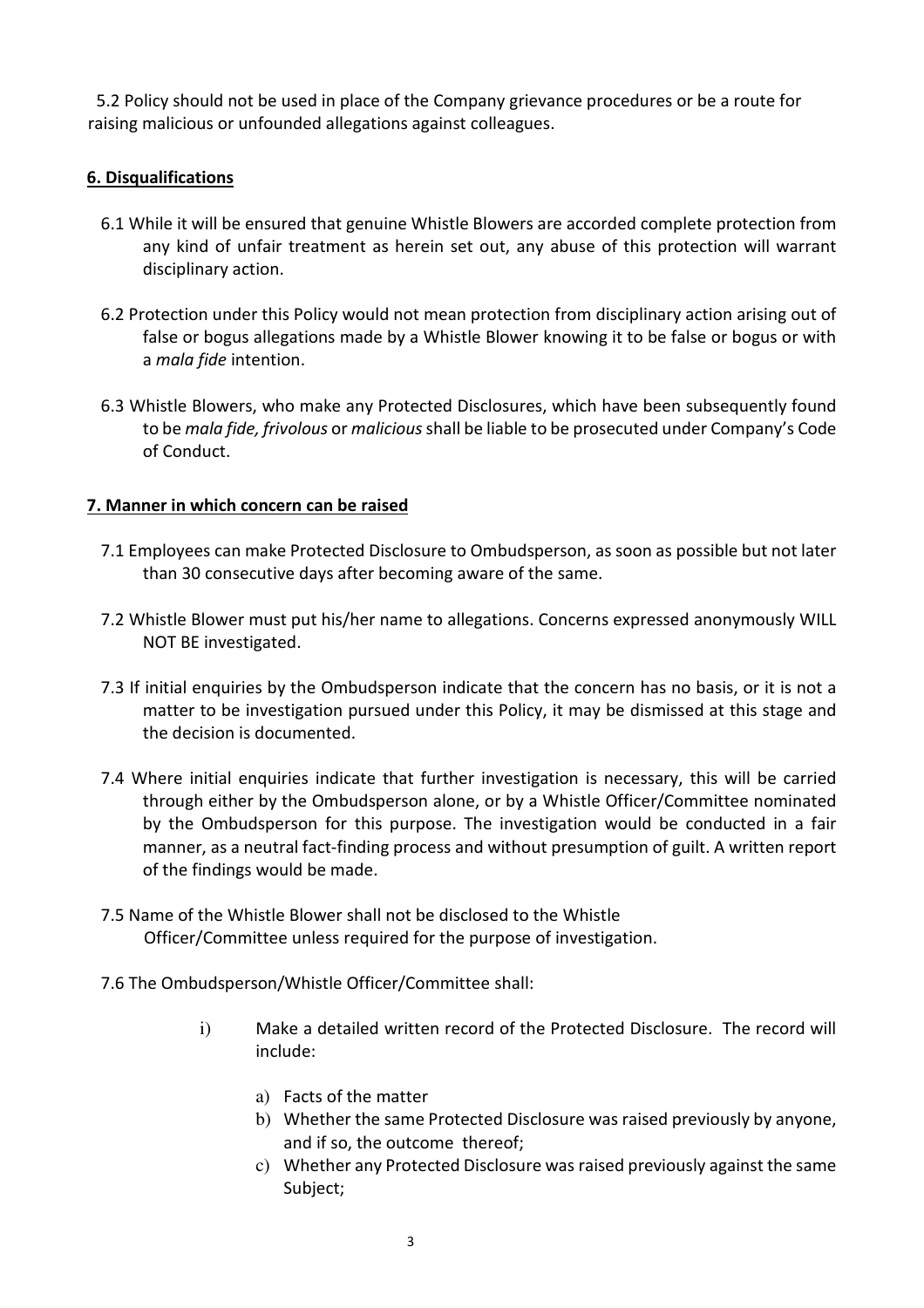- d) The financial/ otherwise loss which has been incurred / would have been incurred by the Company.
- e) Findings of Ombudsperson/Whistle Officer/Committee;
- f) The recommendations of the Ombudsperson/Whistle Officer/Committee on disciplinary/other action/(s).
- ii) The Whistle Officer/Committee shall finalise and submit the report to the Ombudsperson within 15 days of being nominated/appointed, unless more time is required under exceptional circumstances.
- 7.7 On submission of report, the Whistle Officer /Committee shall discuss the matter with Ombudsperson who shall either:
	- i) In case the Protected Disclosure is proved, accept the findings of the Whistle Officer /Committee and take such Disciplinary Action as he may think fit and take preventive measures to avoid reoccurrence of the matter;
	- ii) In case the Protected Disclosure is not proved, extinguish the matter;

Or

- ii) Depending upon the seriousness of the matter, Ombudsperson may refer the matter to the Committee of Directors (Whole-time Directors) with proposed disciplinary action/counter measures. The Committee of Directors, if thinks fit, may further refer the matter to the Audit Committee for necessary action with its proposal. In case the Audit Committee thinks that the matter is too serious, it can further place the matter before the Board with its recommendations. The Board may decide the matter as it deems fit.
- 7.8 In exceptional cases, where the Whistle Blower is not satisfied with the outcome of the investigation and the decision, s/he can make a direct appeal to the Chairman of the Audit Committee.

#### 8. Protection

- 8.1 No unfair treatment will be meted out to a Whistle Blower by virtue of his/her having reported a Protected Disclosure under this Policy. The Company, as a policy, condemns any kind of discrimination, harassment, victimization or any other unfair employment practice being adopted against Whistle Blower. Complete protection will, therefore, be given to Whistle Blower against any unfair practice like retaliation, threat or intimidation of termination/suspension of service, disciplinary action, transfer, demotion, refusal of promotion, discrimination, any type of harassment, biased behavior or the like including any direct or indirect use of authority to obstruct the Whistle Blower's right to continue to perform his duties/functions including making further Protected Disclosure. The Company will take steps to minimize difficulties, which the Whistle Blower may experience as a result of making the Protected Disclosure. Thus, if the Whistle Blower is required to give evidence in criminal or disciplinary proceedings, the Company will arrange for the Whistle Blower to receive advice about the procedure, etc.
- 8.2 The identity of the Whistle Blower shall be kept confidential.